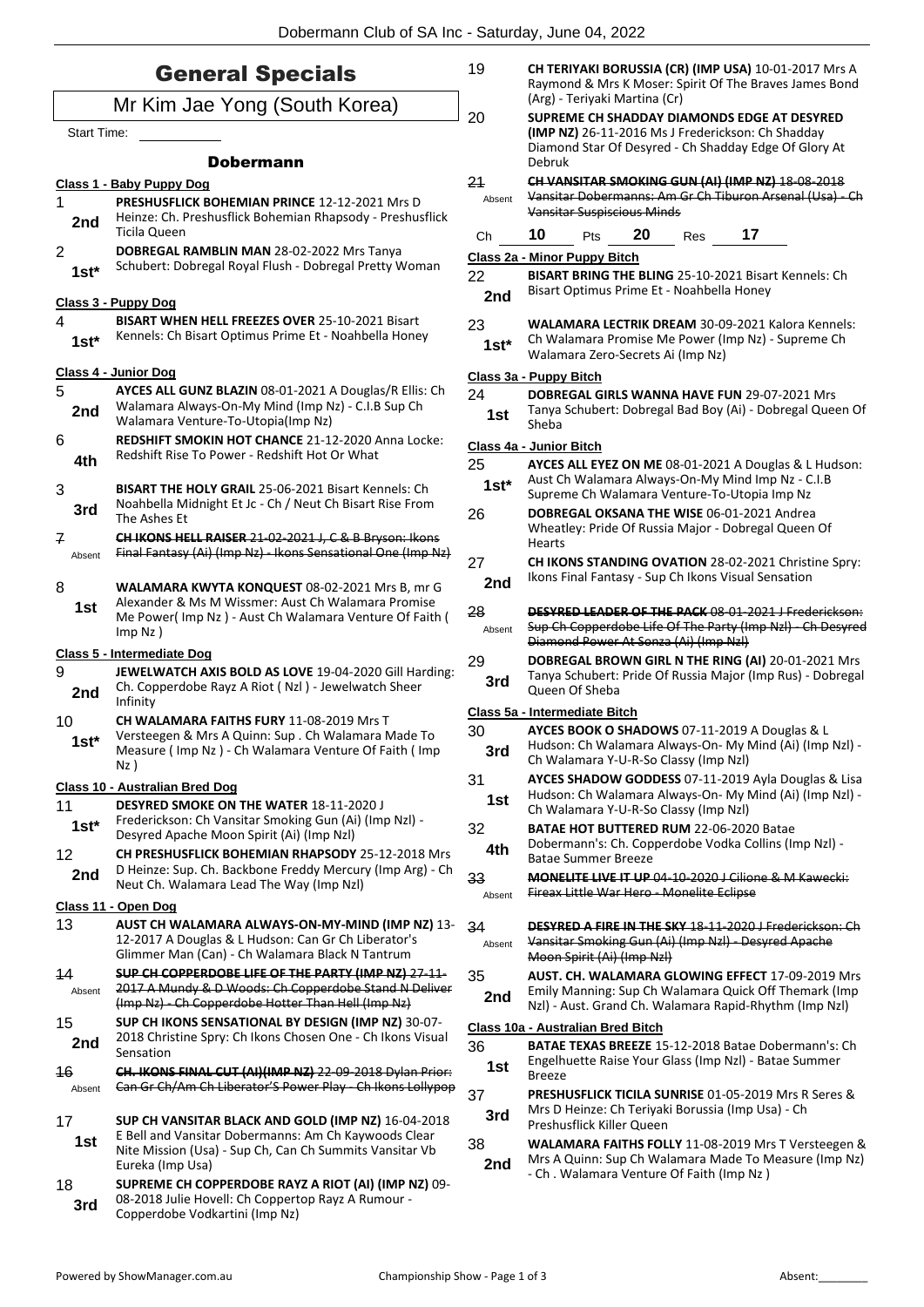| Class 11a - Open Bitch                                                                                                                |                                                                                                                                                 |  |  |  |  |  |  |  |
|---------------------------------------------------------------------------------------------------------------------------------------|-------------------------------------------------------------------------------------------------------------------------------------------------|--|--|--|--|--|--|--|
| 39<br>CIB AUST SUPREME CH. WALAMARA VENTURE-TO-UTOPIA                                                                                 |                                                                                                                                                 |  |  |  |  |  |  |  |
| 3rd                                                                                                                                   | (IMP NZ) 10-04-2016 A Douglas: Sup Ch. Walamara Vibrant<br>Venture - Ch. Onix De Black Shadow (Imp Arg)                                         |  |  |  |  |  |  |  |
| 40                                                                                                                                    | <b>MASTERKARN WOTTA A BEAUTY 03-06-2017 Gill Harding:</b>                                                                                       |  |  |  |  |  |  |  |
| Absent                                                                                                                                | Sup. Ch.Derringer What A Chance (Nzl) Ch. Preshusflick<br><b>Bad Influence</b>                                                                  |  |  |  |  |  |  |  |
| 41                                                                                                                                    | SUPREME CH COPPERDOBE PITCHA PERFECT (AI) (IMP NZ)                                                                                              |  |  |  |  |  |  |  |
|                                                                                                                                       | 09-08-2018 Julie Hovell: Grd Ch Coppertop Perfect Liaison<br>Cd Td Et - Copperdobe Vodkartini (Imp Nz)                                          |  |  |  |  |  |  |  |
| 42                                                                                                                                    | SUPREME CHAMPION WALAMARA ZERO-SECRETS (IMP                                                                                                     |  |  |  |  |  |  |  |
| NZ) 23-07-2017 Kalora Kennels: Can Gr Ch Liberator's<br>1st*<br>Glimmer Man (Can) - Aust Sup Ch & Neuter Ch Walamara<br>Lead Designer |                                                                                                                                                 |  |  |  |  |  |  |  |
| 43<br>AUST. GRAND.CH.WALAMARA RAPID-RHYTHM (AI) (IMP                                                                                  |                                                                                                                                                 |  |  |  |  |  |  |  |
| Absent                                                                                                                                | NZ) 16-03-2015 Mrs Emily Manning: Can.Ch.Liberator's<br>Apache Warbonnet Ch. Walamara Flying First Class                                        |  |  |  |  |  |  |  |
| 44                                                                                                                                    | <b>KSERASERA A KIND OF MAGIC 09-11-2018 MRS K MOSER:</b>                                                                                        |  |  |  |  |  |  |  |
|                                                                                                                                       | Sup Ch Backbone Freddy Mercury (Imp Arg) - Ch<br>Engelhuette Do What U Do (Imp Nz)                                                              |  |  |  |  |  |  |  |
| 45                                                                                                                                    | CH WALAMARA ALWAYS ENCHANTING AI (IMP NZ) 14-12-                                                                                                |  |  |  |  |  |  |  |
|                                                                                                                                       | 2017 Mrs T Versteegen & Mrs A Quinn: Can Gr Ch                                                                                                  |  |  |  |  |  |  |  |
| Liberator'S Glimmer Man - Aust Ch Walamara Black N<br>Tantrum                                                                         |                                                                                                                                                 |  |  |  |  |  |  |  |
| 46                                                                                                                                    | CH WALAMARA ALWAYS- IN MY HEART AI IMP NZ 13-12-                                                                                                |  |  |  |  |  |  |  |
|                                                                                                                                       | 2017 Samantha Jackson: Can Gch Liberator's Glimmer Man<br>- Ch Walamara Black N Tantrum                                                         |  |  |  |  |  |  |  |
| 47                                                                                                                                    | CH VANSITAR ANNIE OAKLEY (AI) (IMP NZ) 27-08-2018                                                                                               |  |  |  |  |  |  |  |
| 2nd                                                                                                                                   | Vansitar Dobermanns: Am Gr Ch Tiburon Arsenal (Usa) - Ch<br>Vansitar Fairytale O New York                                                       |  |  |  |  |  |  |  |
| Сh                                                                                                                                    | 25<br>25<br>42<br>Pts<br><b>Res</b>                                                                                                             |  |  |  |  |  |  |  |
|                                                                                                                                       | R/Up 42 Bitch<br>25<br>BOB 25 Bitch<br><b>Pts</b>                                                                                               |  |  |  |  |  |  |  |
|                                                                                                                                       | Class 18 - Neuter Dog                                                                                                                           |  |  |  |  |  |  |  |
| 48                                                                                                                                    | AUS CH / NEUT CH COPPERDOBE VODKA COLLINS (IMP                                                                                                  |  |  |  |  |  |  |  |
| 1st                                                                                                                                   | NZL) 15-09-2016 H Praniess & J Hovell: Am. Ch. Can. Ch<br>Starlaine Westside Story (Imp Usa) - Nz. Ch. Ch Copperdobe<br>Stand N Stare (Imp Nzl) |  |  |  |  |  |  |  |
| <b>Neuter</b>                                                                                                                         | 48<br>6<br>Pts                                                                                                                                  |  |  |  |  |  |  |  |
|                                                                                                                                       | <b>Class 18a - Neuter Bitch</b>                                                                                                                 |  |  |  |  |  |  |  |
| 49<br><b>REDSHIFT HOT HOT HOT 05-03-2015 Anna Locke:</b>                                                                              |                                                                                                                                                 |  |  |  |  |  |  |  |
|                                                                                                                                       | Coppertop Rayz A Rumour - Redshift Burning Desire                                                                                               |  |  |  |  |  |  |  |
|                                                                                                                                       |                                                                                                                                                 |  |  |  |  |  |  |  |
|                                                                                                                                       |                                                                                                                                                 |  |  |  |  |  |  |  |
| 50                                                                                                                                    | CH / NEUT CH BISART RISE FROM THE ASHES ET 14-12-<br>2015 Bisart Kennels: Yiyanda River Boy - Ch Bisart Frankly                                 |  |  |  |  |  |  |  |
| 3rd                                                                                                                                   | My Dear Et                                                                                                                                      |  |  |  |  |  |  |  |
| 51<br>2nd                                                                                                                             | SUP CH IKONS VISUAL SENSATION (IMP NZ) 25-09-2015<br>Christine Spry: Ch Ikons Stardom (Ai) (Imp Nz) - Ch Ikons<br>One-Vision (Imp Nz)           |  |  |  |  |  |  |  |
| 52                                                                                                                                    | CH COPPERDOBE WICK'D LIL WITCH (IMP NZ) 01-04-2017                                                                                              |  |  |  |  |  |  |  |
| $1st^*$                                                                                                                               | Julie Hovell: Nz Ch Patonshill Last Edition - Aust & Nz Ch<br>Copperdobe Stand N Stare (Imp Nz)                                                 |  |  |  |  |  |  |  |
| Neuter                                                                                                                                | 52<br>51<br>9<br>Pts<br>Res                                                                                                                     |  |  |  |  |  |  |  |

## Group 0 - Specials

**R/Up**

### Neuter

**Best**

**R/Up**

Finish Absent **0**